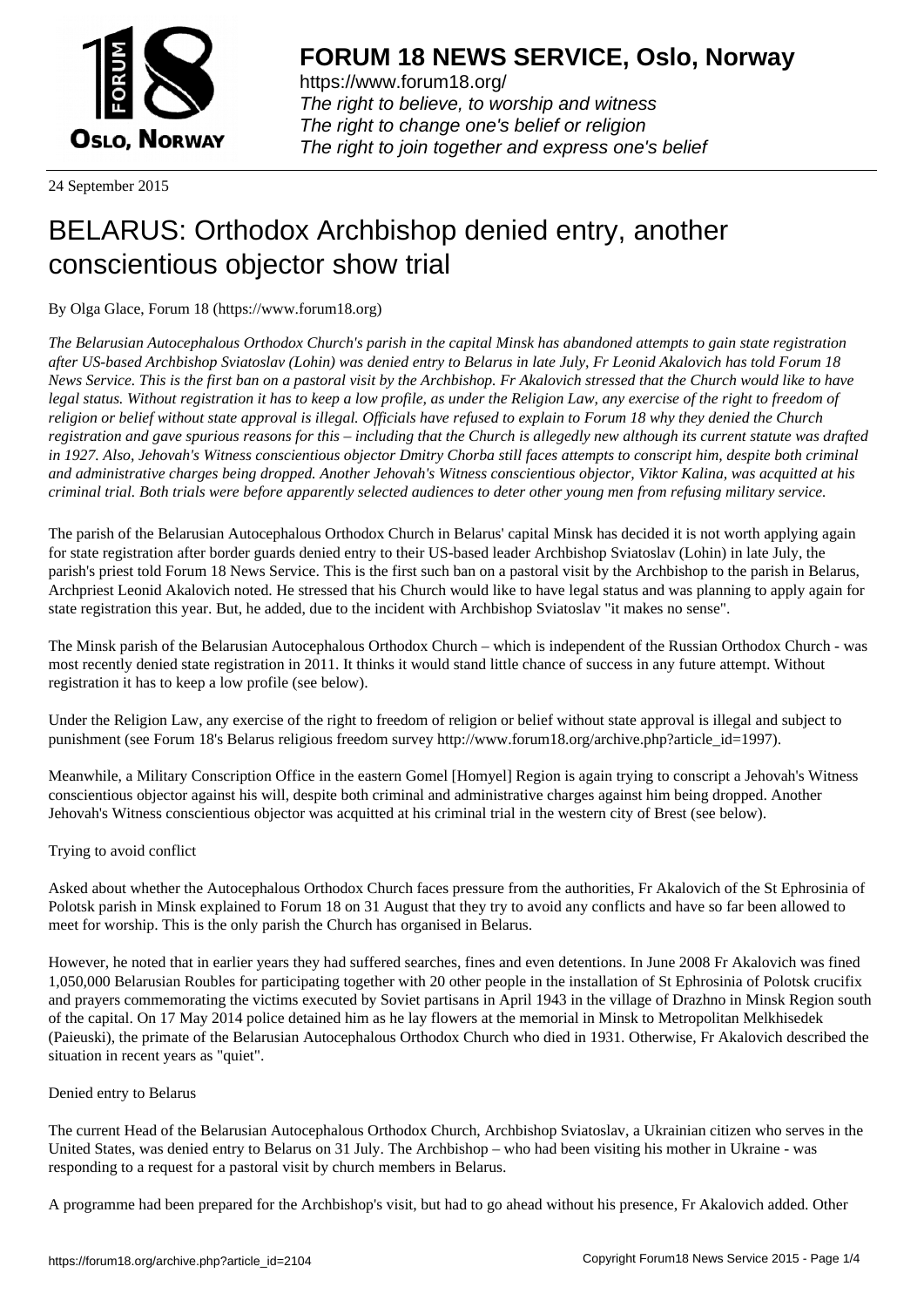"We don't know the reasons for the denial, as the Archbishop usually comes to see us every year without any problems," Fr Akalovich told Forum 18. "They put a stamp in his passport which makes his denial official. We are outraged, as were members of his New York parish." Fr Akalovich thinks that as the Church has not been allowed to have legal status, officials will ignore any complaints they may make.

Fr Akalovich also fears that Archbishop Sviatoslav might not be allowed to visit Belarus in future. He told Forum 18 that the Archbishop will apply to the Embassy of Belarus in the Ukrainian capital Kyiv for his next visit to Belarus.

Church who wanted to meet the Archbishop travelled to Ukraine to meet him at the end of August.

Forum 18 was unable to find out which – if any - of the standard requirements for entering Belarus Archbishop Sviatoslav had violated.

An official of the Migration Service Department of Gomel Region Executive Committee - who did not give her name - refused to explain why Archbishop Sviatoslav had been denied entry to Belarus. The duty officer at Gomel Region State Border Control Office told Forum 18 on 24 August that he had no information on the case and directed enquiries to the State Border Control Administration.

A State Border Control Administration official, who would not give his name, told Forum 18 on 22 September that the entry of Viachaslav Lohin (the Archbishop's lay name) is prohibited for an indefinite period. He could not give the reasons, saying "we were given no information on this. Our function is to monitor and control". The officer suggested that Archbishop Sviatoslav "has done something wrong" either in Belarus or in Russia. He advised Forum 18 to contact the local administration where "the violation was committed".

"100 reasons not to register our church"

In Belarus the Autocephalous Orthodox Church – founded in 1922 – faced severe repression by the Soviet state from 1938. Since the Second World War the Church has functioned mostly in exile. In Belarus the Autocephalous Orthodox Church states it has several communities, but none are registered with the state.

Officials rejected the last attempt to register the Minsk community in 2011. "The authorities found 100 reasons not to register our church, even calling us a destructive sect," Fr Akalovich told Forum 18.

The denial of registration was prepared by the then-Head of Minsk's Department of Religious and Ethnic Affairs Alla Ryabitseva and signed by the then-Acting Deputy Head of Minsk's Executive Committee (city administration) Dmitry Pinevich on 24 February 2011. The denial, seen by Forum 18, gives more than seven reasons not to register the community.

One of the main arguments is an alleged negative evaluation of the parish's buildings by Minsk's Sanitary and Epidemiological Centre. However according to the Religion Law, public health and fire brigade officials only need to approve premises for religious activities if they are located in a residential house.

Forum 18 could not reach the Head of Minsk's Sanitary and Epidemiological Centre, Yulia Zemskova, for her to explain the alleged shortcomings after repeated calls between 15 and 17 September.

The registration denial added that as no Autocephalous Orthodox community is registered, a "religious studies expert analysis" will be required. It said the community had not presented "information on the bases of its religious teaching and the corresponding worship practice".

The new Head of the Sector for Religious and Ethnic Affairs, Alla Martynova, refused to say why the religious doctrine of the Autocephalous Orthodox Church needs a religious "expert analysis". She also refused to comment on why it is an "unknown religion" as it has been active in Belarus for decades, with its statute drawn up in 1927. "I will give no comments," she told Forum 18 on 18 September before putting the phone down.

(The Sector for Religious and Ethnic Affairs, which is part of Minsk Executive Committee's Ideology, Culture and Youth Department, has replaced the Religious and Ethnic Affairs Department.)

Asked why the Belarusian Autocephalous Orthodox Church is being denied registration, the Executive Secretary of Minsk Executive Committee Nikolai Kotov, who counter-signed the formal registration denial of 1 March 2011 (also seen by Forum 18) told Forum 18 on 15 September 2015 that he had no information and "journalists should communicate with the press service". But he would give no contact details for any press official.

State-backed monopoly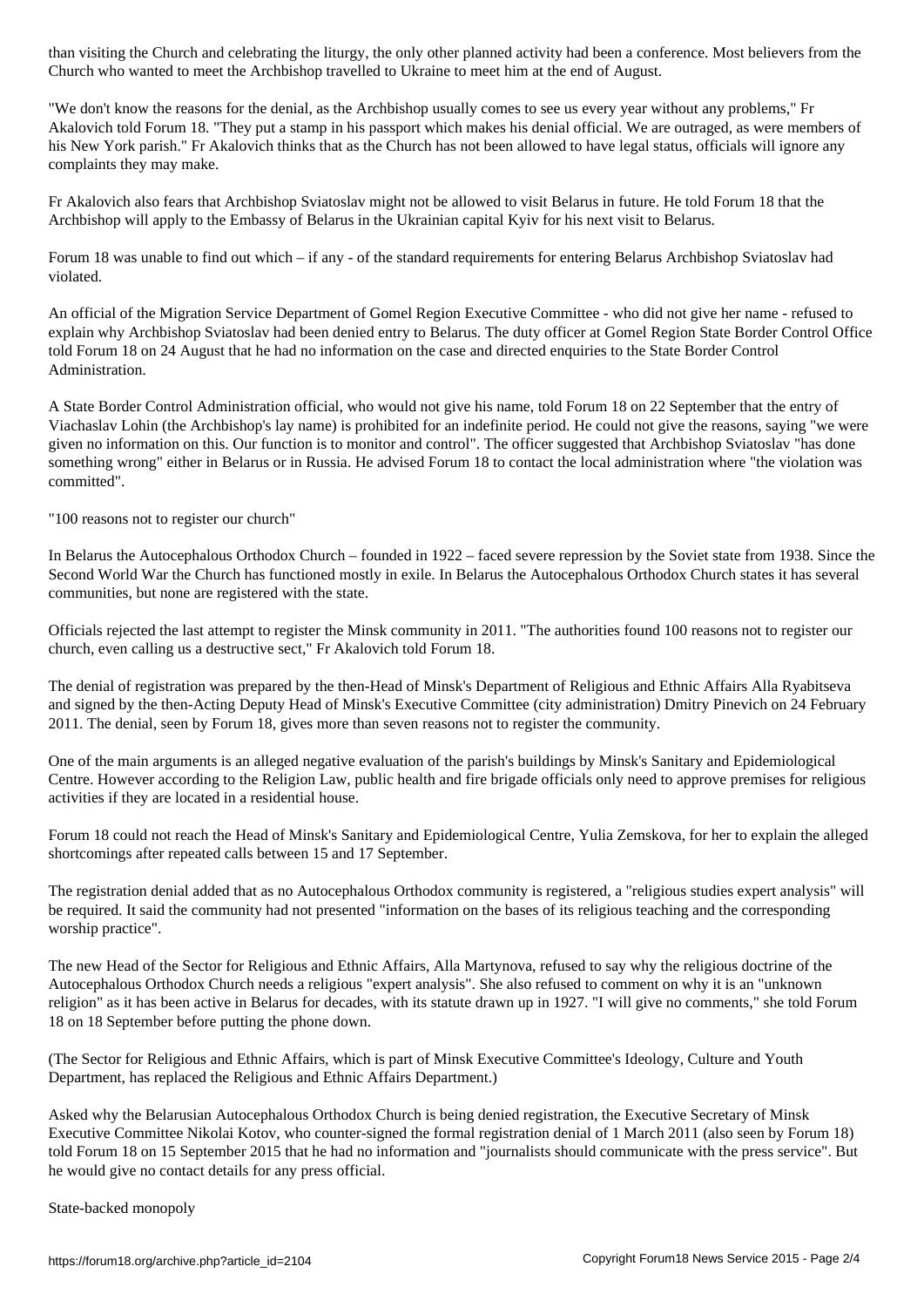Fr Aleksandr Shramko, Orthodox priest under the Moscow Patriarchate and editor of the churchby.info website, doubts that officials will grant the Autocephalous Orthodox Church state registration. This is because the Belarusian Orthodox Church of the Moscow Patriarchate obtained the exclusive right to use the term "Orthodox Church" in the early 2000s (see F18News 6 November 2003 http://www.forum18.org/archive.php?article\_id=177).

No other faith apart from the Moscow Patriarchate appears to enjoy a state-backed monopoly. In February 1995 the state authorities registered a parish in Minsk of the Society of St Pius X (registered as "Catholics of the Latin rite"). The Society identifies itself as Catholic, but is separate from the also-registered Catholic and Greek-Catholic Church.

Similarly, a variety of Lutheran, Jewish, Old Believer and other communities which are separate from each other but share the same faith and similar names are registered.

Another summons to Military Conscription Office

Rechitsa [Rechytsa] Military Conscription Office in Gomel Region is still trying to conscript 23-year-old Jehovah's Witness conscientious objector Dmitry Chorba. This is despite his previous requests for alternative service and his explanation that he considers military service unacceptable on grounds of conscience, and acquittals at both criminal and administrative trials.

Chorba received another notification to present himself for a medical examination on 25 September as part of the national autumn call-up. He remains determined to follow his religious beliefs and again demand alternative civilian service.

The repeated summonses and cases against Chorba come despite the official adoption in June of Belarus' first-ever Alternative Service Law, which takes effect from 1 July 2016. This will allow some but not all young men who are conscientious objectors to perform a civilian alternative service instead of compulsory military service. However, only young men with a religious objection will be eligible to apply, not those with non-religious pacifist convictions. It is also unclear whether even all young men with religious objections to military service will be allowed to do civilian alternative service. Moreover, civilian service will be twice the length of military service (see F18News 18 June 2015 http://www.forum18.org/archive.php?article\_id=2074).

Chorba is certain that new charges for refusing the call-up will continue until the new Law enters into force in July 2016. "So far we have two alternatives: either to go to the army, or to go to the army," Chorba remarked ironically.

No-one in the Rechitsa Military Conscription Office answered their telephone on 22 or 23 September. So Forum 18 was unable to ask them why they are continuing to call up Chorba, and whether they intend to carry on with prosecutions up to and even after the Alternative Service Law comes into force in July 2016.

Earlier criminal and administrative charges dropped

Chorba's latest summons to Rechitsa Military Conscription Office comes despite criminal and administrative charges against him being dropped.

Chorba was charged on 11 June under Criminal Code Article 435, Part 1 ("Refusal of call-up to military service"). This Article carries a fine or up to two years' imprisonment. However, the criminal case against him was closed on 30 June due to lack of criminal elements, according to the decision seen by Forum 18 (see F18News 20 July 2015 http://www.forum18.org/archive.php?article\_id=2083).

Rechitsa Military Conscription office continued to try to punish Chorba despite the dropping of criminal charges. It filed an administrative case against him on 27 August under Article 25.1, Part 3 of the Administrative Code. This punishes a conscript for not responding to a Military Conscription Office call without good reason and carries a fine of up to 5 base units or 900,000 Belarusian Roubles (about 430 Norwegian Kroner, 45 Euros, or 50 US Dollars). (The base unit is used to calculate state benefits and wages.)

The record of an administrative violation, signed by the Head of Rechitsa Military Conscription office Vladimir Osipov and seen by Forum 18, states that Chorba did not turn up for departure to a military base on 21 May and "obstructed executing the decision of the Military Conscription Commission".

Lieutenant Colonel Osipov insisted that he be punished even though the criminal case was closed and the deadline for administrative charges had expired, Chorba complained. "They had two months to open an administrative case against me but they didn't do it, and now the time has passed," Chorba told Forum 18 on 16 September.

Another show trial?

The trial began under Judge Vadim Bobarev at Rechitsa Regional Court on 14 September. "It was a show trial," Chorba told Forum